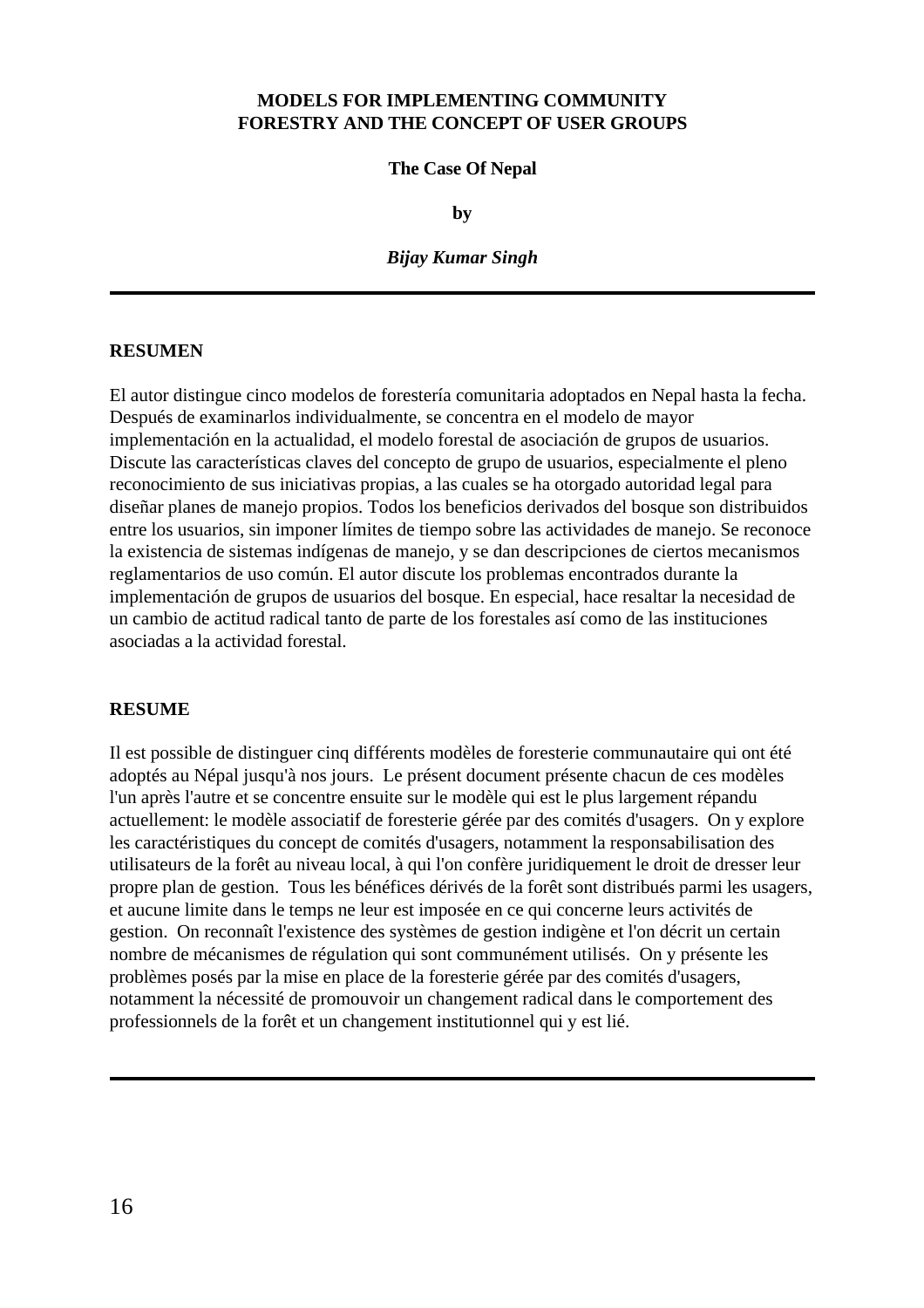## **MODELS FOR IMPLEMENTING COMMUNITY FORESTRY**

Community forestry programmes have been implemented in Nepal using a variety of methods. These may be described according to a number of models (after Palin, 1980).

## **Super Management Model**

The super management model was adopted in early attempts to involve local people in forest management in Nepal, through the administrative and political unit of the village panchayat.<sup>1</sup> Rules promulgated in 1978 allowed for the redesignation of Government forest as Panchayat Forest (PF) and Panchayat Protected Forest (PPF). The involvement of local people in the management of PFs and PPFs was, in fact, very limited. Nursery and plantation work was funded by the government, and all management decisions were taken by the District Forest Office. Local people were simply hired to implement the programme, for example as labour for bush clearing, pitting, transportation of seedlings and weeding. The so-called "user groups" of the PF and PPF comprised loose associations of local people involved in community forestry activities. There was little or no respect for indigenous knowledge in PF and PPF management. Rangers or Assistant Rangers drew up a management plan along technical lines without consultation with the users; the result was a document that was often very difficult for the members of the "user group" to understand. Most of the Operational Plans therefore merely remained on paper, and were not actually implemented in the field. Although the intention had been to involve the local communities/institutions in forestry activities, this did not actually happen.

## **Support Service Model**

The support service model has been used to implement the private planting component of the Community and Private Forestry Programme, under which District Forest Offices have distributed seedlings free of charge to local people and organisations for private planting. Forest Department staff provide little technical knowledge on how to plant seedlings. Local people generally use their own knowledge in the protection and management of seedlings planted on their own land. They decide themselves how many seedlings of which species to plant, but their preferences are often not matched in the supply of seedlings in departmental nurseries. For example, in hill areas local people need good fodder species but these are not readily available in nearby nurseries. The private forestry programme has become very popular in the Terai (the lowland part of Nepal), but as yet no organisation of private tree growers has been established in the country.

## **Non-Government Organisation (NGO) Supported Model**

In this model, the government provides land free of charge for community forestry development. Non-governmental organisations (NGOs) assist the local community by

<sup>&</sup>lt;sup>1</sup> **Editorial Note:** Following the political changes of 1990 which saw the demise of the panchayat system, the term became defunct.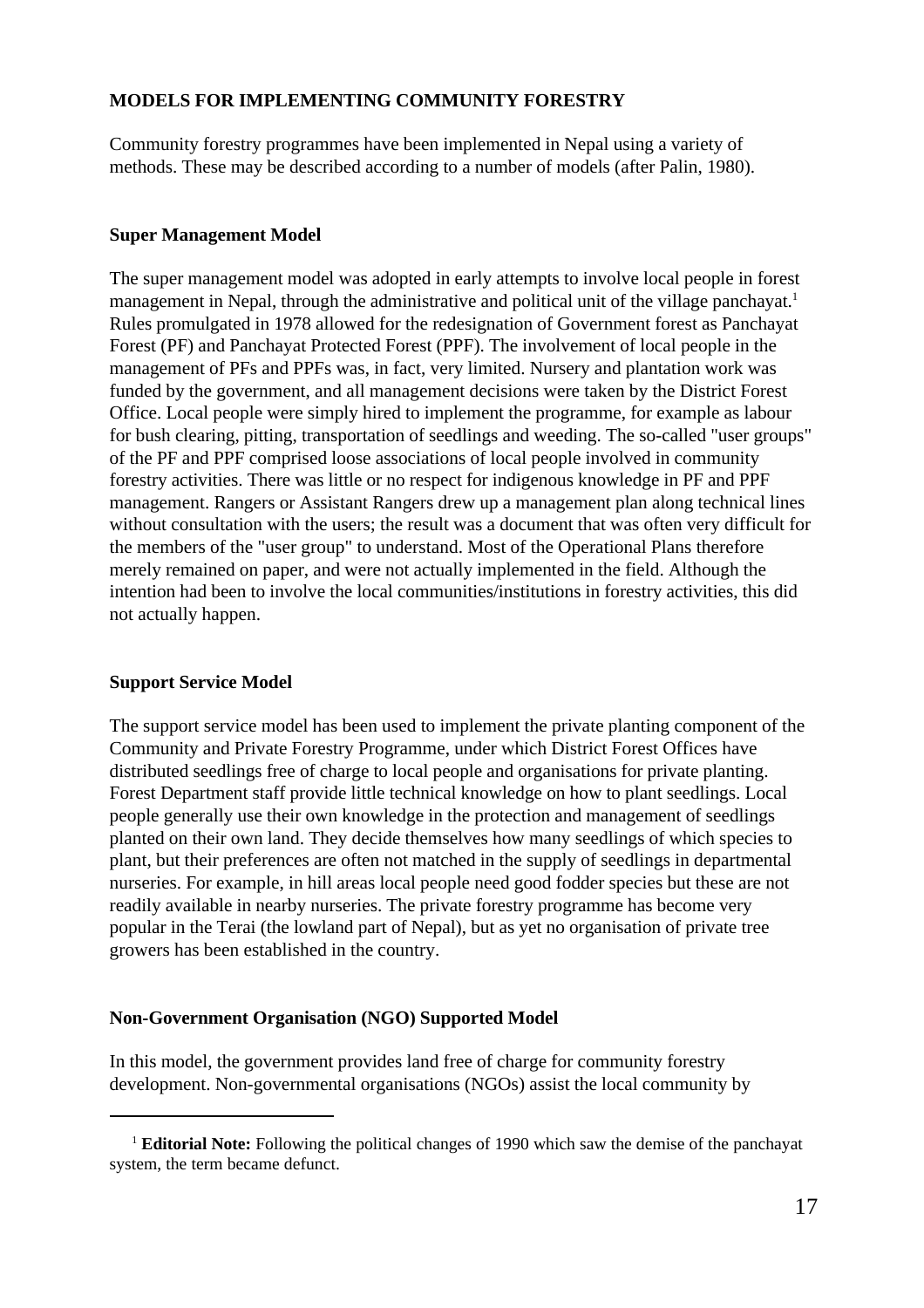contributing seedlings, technical knowledge, and by organising awareness programmes in the form of training, seminars, meetings, formal or informal discussions, etc. The NGO acts as a catalyst in the organisation of the user group/committee in the development of community forestry. The local community makes its own decisions in all matters. They use their own experience and knowledge, linked with technical knowledge from the NGO. Most of the labour is done by the user group members but materials are provided by the NGO. For example, the United Mission to Nepal is engaged in the development of community forestry in Jumla district, whilst CARE (Cooperative for American Relief Everywhere) and other NGOs are involved in similar work in many districts. Local people have been found to be very positive and receptive towards such programmes. However, they are pocket-sized, and focused on small areas in selected districts only.

#### **Partnership Model**

In the partnership model, there is a contract between the Department of Forest (DF) and forest user group for the management, development and utilisation of a forest area to fulfil the forestry needs of user group members. The government provides land, technical knowledge and financial assistance. The user group members share their own experience and knowledge, and their labour for the protection, management, development and utilisation of the community forest. Local people themselves identify their own user group and form a committee. They devise their own rules and regulations for the management of the forest and its products. This model is at present in practise throughout the middle hills of Nepal.

#### **Leasehold Contract Model**

In this model, there is a contract between the government and the leaseholder. The leaseholder may be an individual, a community, an institution or a private enterprise. The government provides land on lease for a certain period of time, as well as technical knowledge. In return the leaseholder pays a fee for the land. At present the government has fixed the maximum lease period at 25 years, renewable for another 25 year period. The leaseholders invest their own capital and use their own knowledge in forest management. They are allowed to sell tree products according to their own wishes, and can form their own organisation. Leasehold forestry is not popular in Nepal. The government has given it low priority to date, and people have not expressed much interest in it due to the frequent changes in government policy, and the behaviour of hard-headed forestry personnel.

## **THE USER GROUP CONCEPT**

## **Empowerment of the Local Community**

The concept of user group forestry is a revolutionary approach. It is a democratic exercise, empowering the local community and strengthening grassroots institutions. Local people themselves identify the forest users, who form a user committee from their number. Forestry staff act as catalyzers and facilitators to ensure the representation of all interest groups within a forest user group, but they do not interfere directly in forest user group and user committee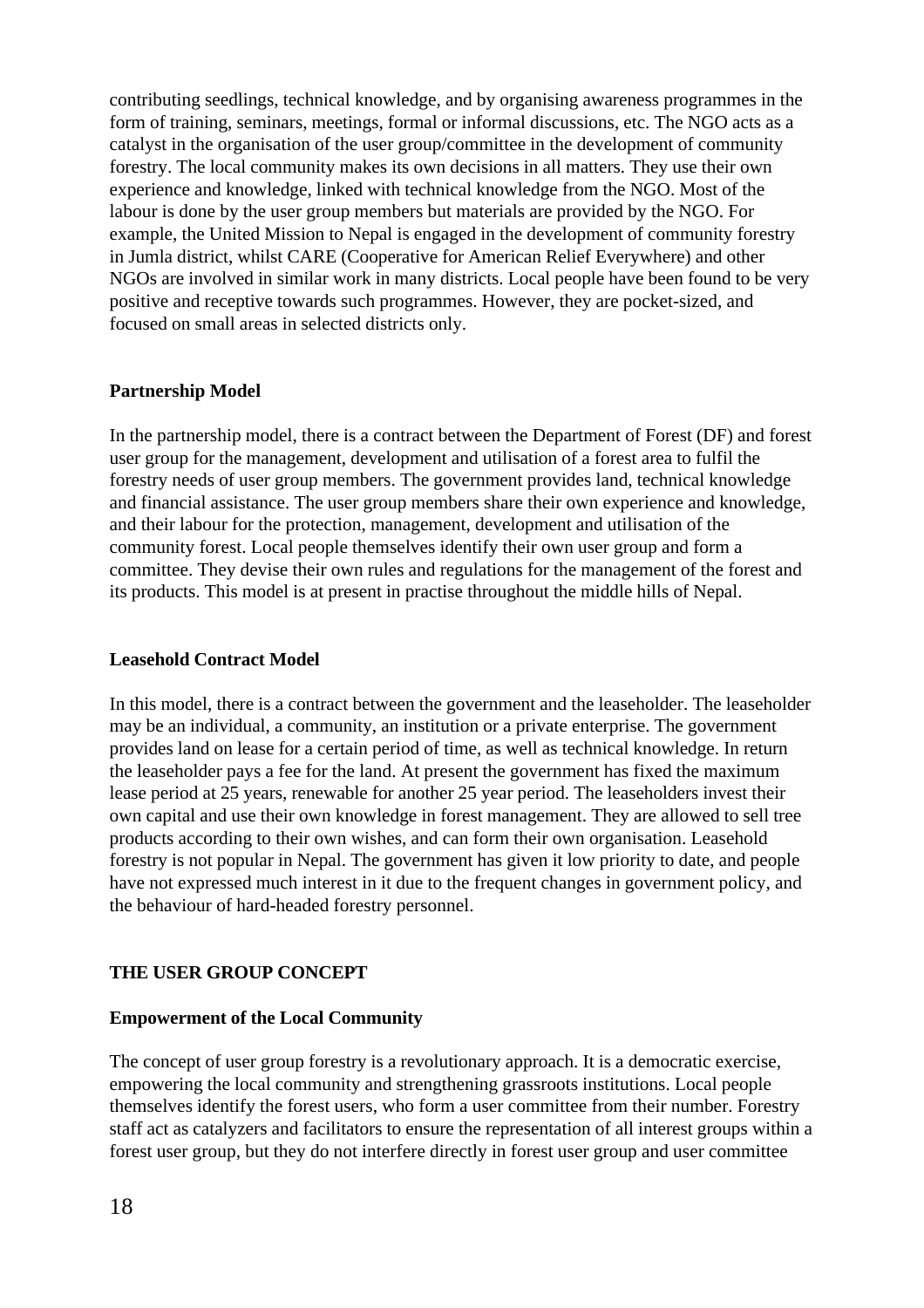formation.

# **Users Prepare Their Own Plan**

With the assistance of forestry field staff, users prepare an Operational Plan (OP) for their forest. An OP may include details about the protection and management of the forest and the system for sharing benefits amongst users. The role of forestry staff is an advisory one, the although the approval of the Divisional Forest Officer (DFO) is also needed. Users can set the time period of an OP, and can modify or change it if necessary, subject to DFO agreement.

# **Forest User Group/Committee - a Legal Stature**

Once the Operational Plan has been signed by two concerned parties (ie. the DFO and the forest user group chairman), the new Forest Act 2048 (1992) recognises the forest users committee as a legal body, empowered to execute the OP. The committee can also punish any violater of the rules stipulated in an OP.

# **All Benefits go to the Local People**

In a global context, there is no other example of community forestry in which the counterpart (government) contributes financially and does not expect direct benefit from its investment. Under the rules and regulations in community forestry in Nepal the government provides land free of

charge, invests capital, and assists in technical support to the local community or user group for community forestry development but does not expect a direct share of any benefit. All the benefits from community forests go to the user group or local community.

## **No Time Limitation**

In the Philippines, the maximum period of forest land stewardship is 25 years, renewable for another 25 years. In India, forest land handed over to the local panchayat for community forestry development is fixed for a period mentioned in the contract, and the two parties (government and local panchayat) share benefits from the forest. By contrast in Nepal there is no set time period for community forestry and no sharing of benefits with the government. Once an area of forest is handed over to a user group, it can manage and utilise the forest for an unlimited period of time. It is made clear, however, that government has only handed over rights to forest management and utilisation and not the right of tenure; the forest users cannot sell or mortgage the land on which the forest is growing.

## **A Change in Forest Department Perceptions of Local People**

Traditional forestry approaches have assumed that the people of Nepal's middle hills are log smugglers and forest encroachers or destroyers. However, a number of studies (Tamang,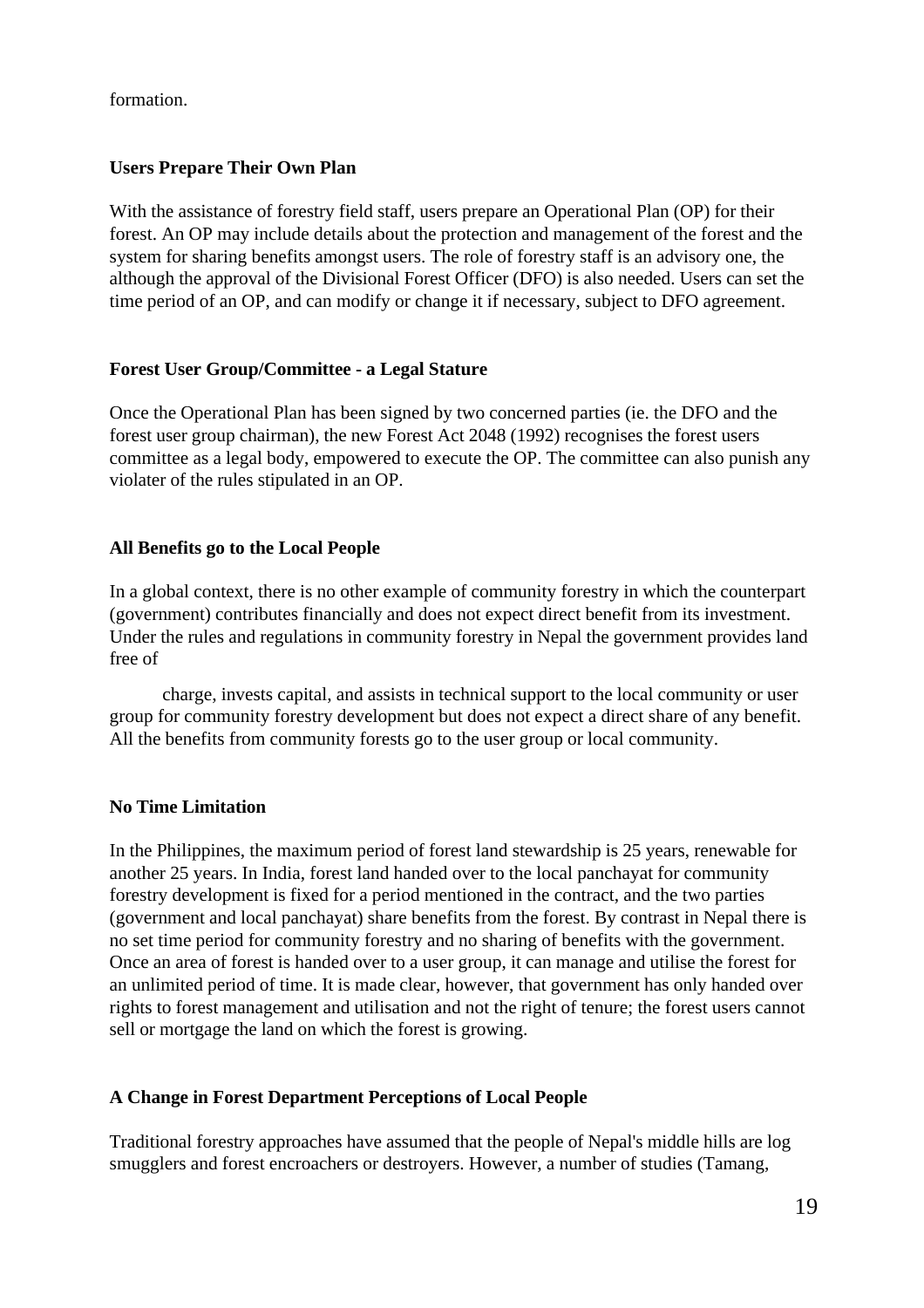1990; Fisher, 1990) have found that many rural hill communities possess indigenous forest management systems. Given proper incentives and motivations communities could be made effective partners in forest development. Therefore, the new policy of government gives local people the right and responsibility for forest management and conservation.

It is realised that rural communities are an integral part of middle hills ecosystems. The major problems in these areas such as deforestation, soil erosion, rapid population growth, decrease in per unit agricultural production, and poverty are inter-related. They should not be viewed in isolation. Forestry staff cannot ignore the local community in the management of forest resources; they are just as much a part of the ecosystem as the forest.

## **Recognition of Indigenous Forest Management Systems**

Indigenous forest management systems are largely the result of local initiatives. Although not recognised by government, these systems have been accepted by local communities. They are unofficial in nature. Fisher (1990) differentiates traditional management systems from indigenous systems, arguing that traditional implies continuity. To describe a system as "traditional" indicates that it was inherited from generation to generation, whilst an "indigenous" system may have been developed either long ago or recently, but was initiated by the local community and is accepted in their social norms.

Traditional and indigenous forest management systems are most prevalent in Nepal's middle hills. As yet there has been relatively little appreciation of these systems. Traditional and indigenous management systems could be the main basis and building block for user group forestry. Identification and recognition of these systems should occur at the very beginning and only then should further steps be taken.

# **Approaches Adopted in Indigenous or Traditional Forest Protection Systems**

Approaches adopted within indigenous or traditional forest protection systems may be divided as follows:

- **a** Manapathi system
- **b** Rotational system
- **c** Collective watching system
- **d** Self-disciplined system
- **e** Imposing of sanctions and/or punishment
- **f** Combination of any of above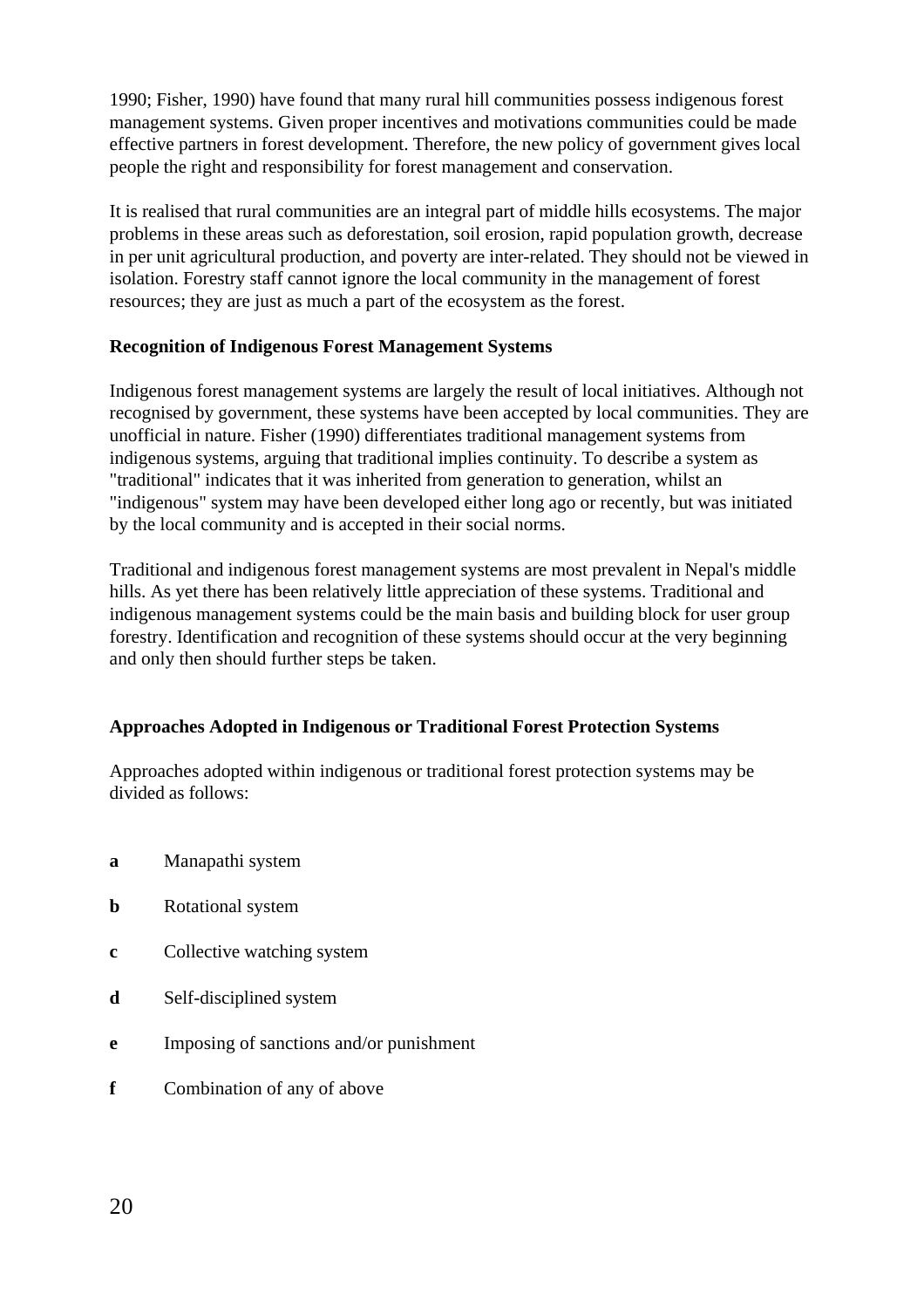## **a Manapathi System**

`Manapathi' is a local measuring unit of cereals or liquids which prevails in the middle hills of Nepal. In this system, the villagers agree to the appointment of one or more watchers to look after the forest. Often poor people are appointed. Watchers are paid in cereals (rice, corn, wheat) from each village or family once or twice a year, the quantities paid being fixed in pathi and mana per year. The system is common to many places. For example, Baral (1990) reports that in Bhat Danda Ban in Achham district, villagers have been paying a forest watcher one pathi of rice and four mana of wheat per household per year. The manapathi system occurs not only in forestry work but also in other work, for example the communal payment of the Katuwale (local messenger who publicly transmits messages to all the community people for mass meetings, collective work etc). In the Terai (lowland) area of Nepal, villagers also pay rice and wheat to their barber, blacksmith and others who regularly provide them with services.

#### **b Rotational System**

In this system, each household to takes care of the forest for a fixed time period, decided at a mass meeting of local people who use the forest. Responsibility for forest protection is rotated in turns amongst the households. In some places, a stick and/or hat is handed over when responsibility is passed from one household to another.

#### **c Collective Action**

In this system, all the community members are alerted to take care of the forest. This situation mainly arises where there is a great scarcity of forest resources, and a fear of illicit harvesting of forest products by neighbouring communities or outsiders.

Competition or conflict between communities may also result in collective action. When one community closes its forest area for a certain period of time, the burden is transferred to neighbouring forests. A second community may then also take collective action to manage their forest, creating a chain reaction in the locality.

#### **d Self-disciplined**

In this system, there is no appointed watcher. The community agrees to abide by certain rules formed by themselves, for example, prohibiting the grazing of animals within all or part of the forest for a set period. The author observed this system in Jumla district, whilst Baral (1990) reports that the communities of Madan Pokhara and Baughapokharathok of Palpa district have self-disciplining systems for the protection local forest.

#### **e Imposing of Sanctions and/or Punishment**

In this case, socially accepted rules are enforced by confiscating tools and collected forest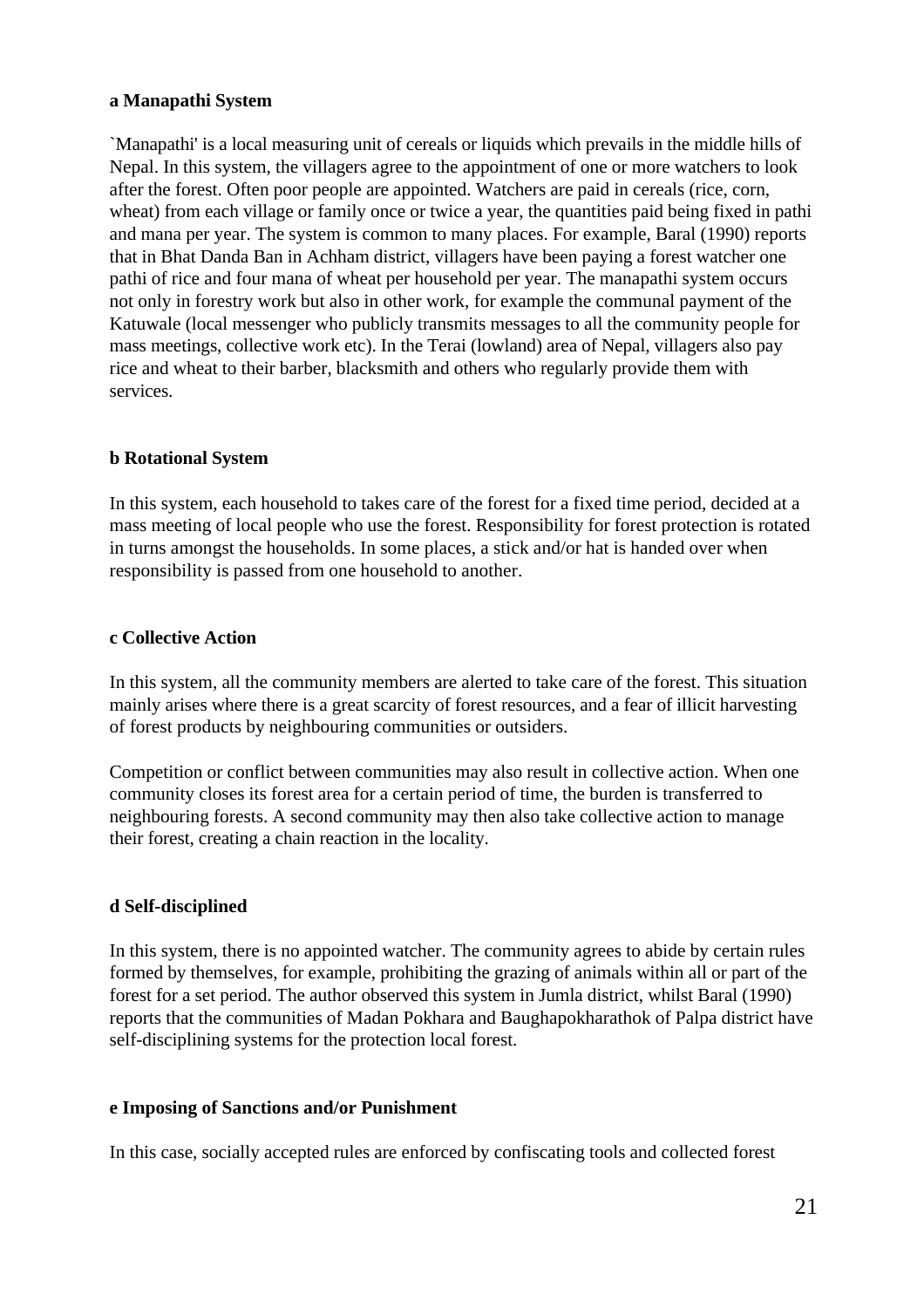products, and imposing fines. Sometimes the violator of the forest protection system may also be subjected to a boycott from the community.

# **Main Elements Lacking in User Group Forestry**

The main features currently lacking in user group forestry may be listed as follows.

- 1 There is no provision within the law for user group associations at district, regional and central level. These associations could strengthen their policies and seek markets for their products.
- 2 There has been a failure to address the potential of agroforestry properly. Community forestry is only directed towards the development of long term forestry tree species, and has not included the provision of short-term benefits to the local community.
- 3 Within community forestry there has been a failure to address the problem of small scale soil erosion in the middle hills.
- 4 There has been little or no technological development of fodder tree species, although these are the preferred species amongst the hill people. Rangers and Assistant Rangers (who are the main field technicians) lack training and knowledge regarding how to propagate fodder tree species.
- 5 There has been no programme to develop rural based forestry industries.

## **Problems Encountered in User Group Forestry in Nepal**

Problems encountered to date in implementing user group forestry include those listed below.

- 1 The lack of a clear concept of community forestry and its philosophy amongst most of the field staff and even many of the central staff.
- 2 The failure within forestry to apply knowledge from the social sciences in an organised and systematic manner to study local communities, their problems and constraints.
- 3 Training of field staff is outdated; the curricula of the Forestry Institute and Forestry Training Centres are very traditional and have not been brought into line with the new policies and strategies.
- 4 There are difficulties in changing the attitude of forestry professionals from traditional forestry to people-oriented forestry. Many professionals do not readily adopt the change of roles from policing to that of extensionist and advisor.
- 5 The role of the different organisational strata within the Department and Ministry is unclear. Job descriptions and responsibilities are vague.
- 6 There is a low sense of accountability amongst operation staff. There is no incentive for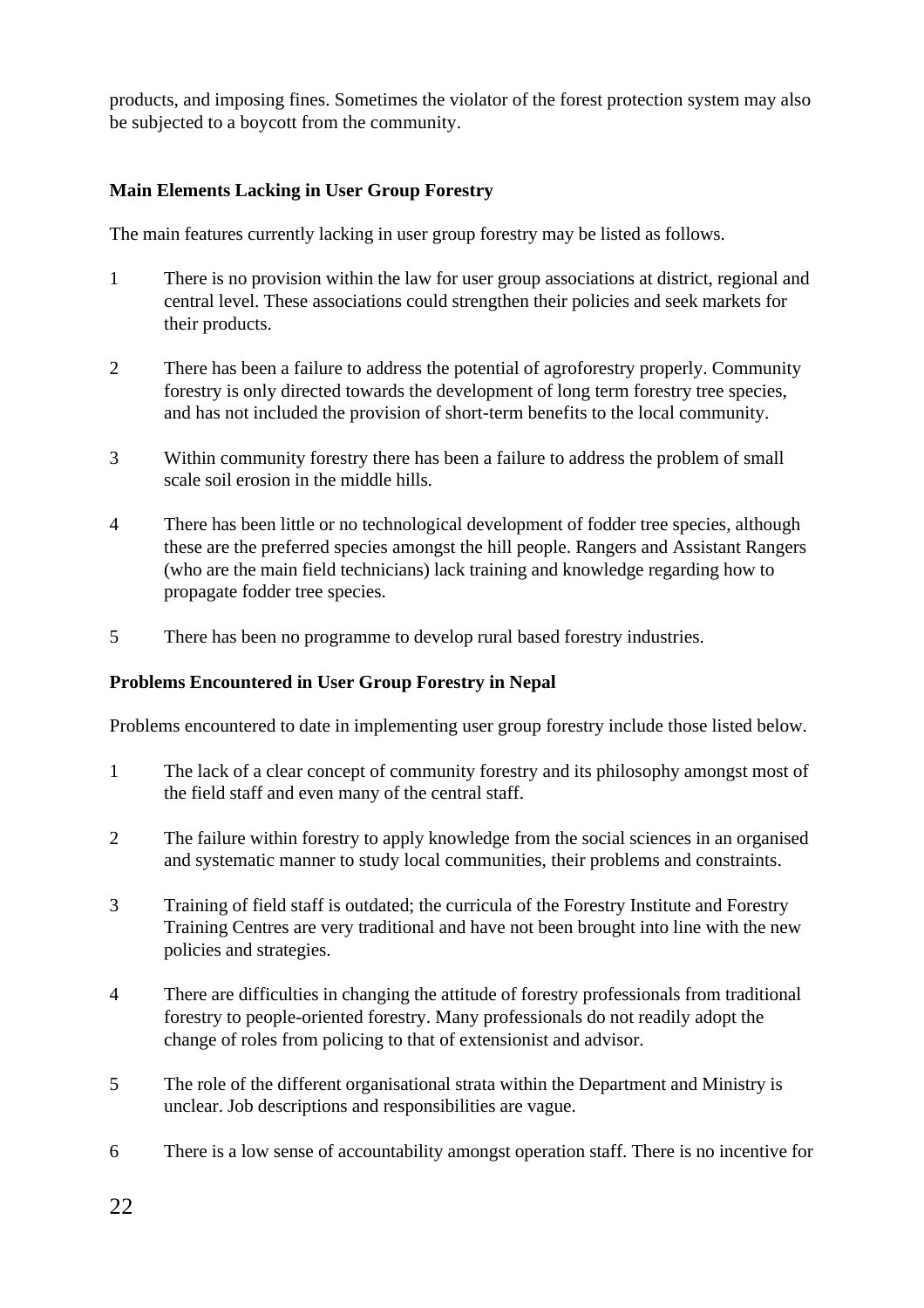staff to perform well, and no dis-incentive not to perform. Staff often have a low sense of responsibility to the general public.

- 7 Amongst many forestry professionals there is scepticism over the successful implementation of community forestry.
- 8 Bureaucratic complexities are a major problem in the successful implementation of community forestry.
	- **a** The financial regulations of government are not oriented to support development but rather to control activities.
	- **b** Budget release is invariably late. Release procedures are cumbersome and always cause delays, sometimes of several months. Field operations that are seasonally dependent are often delayed with disastrous consequences, particularly plantation programmes.
	- **c** Planning and budgeting procedures are too centralised and too rigid. There needs to be greater delegation to the districts so that locally feasible planning can replace centrally dictated targets.

# **Limitations of User Group Forestry**

User group forestry may be limited in a number of ways, as follows.

- 1 It may not work in large scale forestry.
- 2 Complex forest management systems may not work in it.
- 3 It is subsistence oriented because it has to fulfil basic needs.
- 4 It is not commercially oriented, although surplus forest products may be sold to increase user group funds.
- 5 High quality work may not always be achieved because the involvement and participation of rural communities in forestry activities depends upon their motivation. Users will learn from their own experience.

## **CONCLUSIONS**

Community forestry development began in Nepal in the late 1970s, based on the concept of people's participation through forest user committees. The initial approach did not work satisfactorily, mainly because the local forest committee was not vested with legal rights, nor was it actually involved in forestry matters. The programme was almost totally dependent on plantations hiring local people.

The Forest User Group/Committee is the focal point of current developments in community forestry policy. The Forestry User Group and Forest User Committee have legal status and are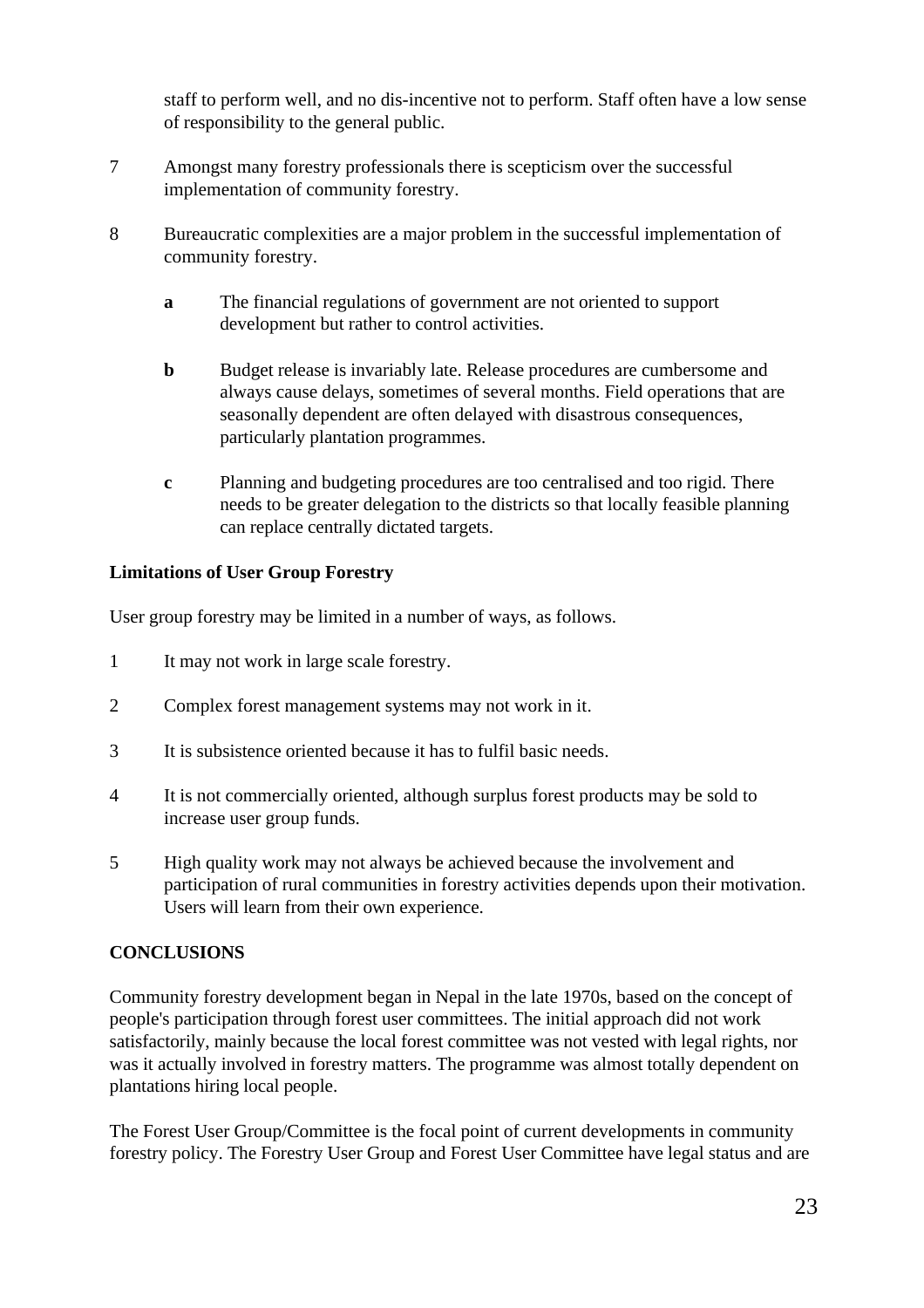viewed as the main mechanism through which all the community forestry activities will be conducted. They have a key role in both forest management and conservation, and are empowered to fulfil their basic needs through their own efforts. At the same time, the former policing role of forestry staff is changing to one of extensionist and adviser.

The real intention of the user group concept is to empower local people and strengthen grassroots institutions. The forest users are identified by local people themselves, and form their user committee from amongst their number. For the first time legal recognition is provided to indigenous forest management systems. The two crucial characteristics of the user group concept are that there is no limitation of time framework and no sharing of direct benefits to the government. Once management rights are handed over to the user group, they can manage and utilise the forest area for an unlimited period of time. The concept is highly flexible, and can work in different political, administrative, social and physiographic situations. However, it is not without problems. Many of these centre around the need for a thorough change in the attitude of staff, both at field level and in the central corridors of power. Associated with this, there is a need for institutional change at Departmental and Ministerial level to eliminate bureaucratic difficulties.